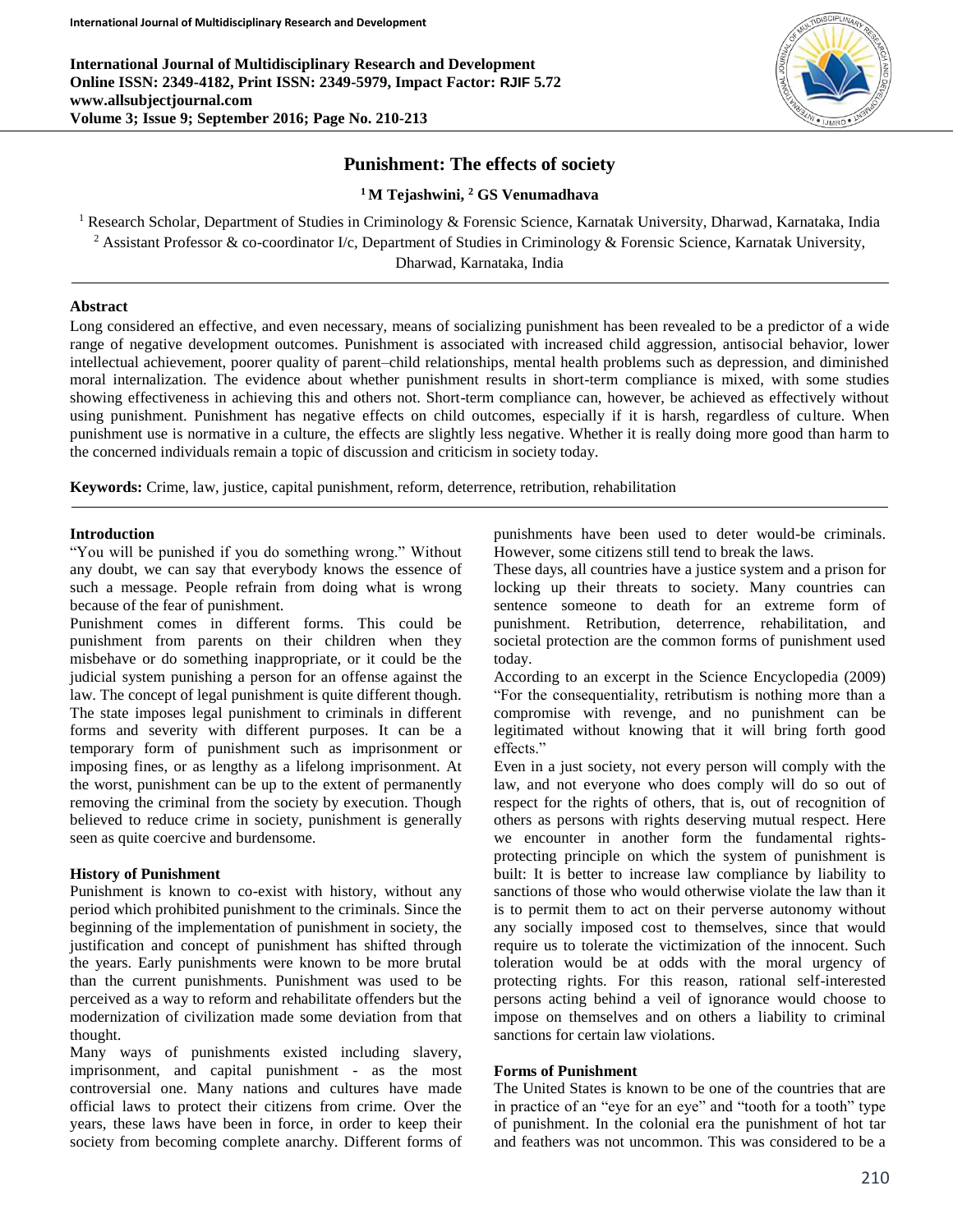punishment that was quite effective even though it was barbaric. (Colonial America Tarring and Feathering) Punishment in the form of the death penalty is considered retributive and has been known to exist throughout American history. Crime rates records within the country have not decreased in any significant manner though.

Among the various forms of punishments given to the individuals found guilty for various crimes, the most common ones include imprisonment, probation, community service, and fines. Though not as common as these methods of punishments, capital punishment is also in practice in several countries around the world.

#### **a) Imprisonment**

Imprisonment or incarceration, wherein the person is put in jail as a lawful punishment, is perhaps one of the most common forms of punishment is the world. Retribution, i.e. the act of correcting a person for his misconduct, is the main purpose of imprisonment. But this also serves other purposes like deterrence, incapacitation, and rehabilitation. The term, or the period, that the convict has to spend in the prison depends on several factors, most prominent ones being the area of jurisdiction and severity of the crime. Even though it is the most common form of punishment, even imprisonment has been subjected to intense criticism as a result of incidents wherein people falsely accused of a crime had to spend life term in prison.

### **b) Probation**

Yet another widely used form of punishment, probation is most often used in lieu of imprisonment. A person is sentenced to probation for misdemeanors as well as a felony of a lesser degree. In some cases the convict may have to spend a part of his sentence in the prison. The person on probation is supposed to abide by the probation conditions set by the court. For instance, he is restricted from possessing weapons or moving out of the area of jurisdiction. The probation officer is assigned the task to ensure that the person is follows these probation rules properly. If required, the court can change its orders, and send the convict back to the prison.

### **c) Fines and Restitution**

Even though both these forms of punishment involve paying a particular sum of money, there is a difference between the two. Fine is supposed to be paid by the convict to the government, while restitution is supposed to be paid by the convict as compensation to the affected party. This form of punishment is generally given when the judge is convinced that the convict is not a threat to the society. In case of a fine, it can either be given individually or along with a specific period of imprisonment. If required, the court can also confiscate the property of the convict, especially when the crime is serious and the person convicted is in no position of paying the fine.

### **d) Community Service**

A form of alternative sentencing, community service requires the convict to work for the society, either partly or entirely, in lieu of the sanction or fine imposed on him. Generally, a person is sentenced to community service for varying degrees of misdemeanor, or for a non-violent felony, though in rare cases. The person may have to get involved in a specific

activity related to the crime. For instance, a person held for possession of banned substance may have to join a group working to create awareness about the hazards of the substance abuse. Such form of punishment is most often given to famous people with significant public appearance, as the law believes that allowing a celebrity to do community service will result in some good to the society, as opposed to imprisoning him.

#### **e) Capital Punishment**

Capital punishment, also referred to as the death penalty, is one of the most severe forms of punishment. A person may be sentenced to death penalty for crimes like murder, homicide, rape, etc., depending on the provisions in the law of the land. The most important objectives of capital punishment are deterrence - conveying a message that such acts will not be tolerated in the society, and incapacitation - making sure that the person doesn't repeat such heinous action/s. The different methods used to carry out death penalty executions today include hanging, electrocution, lethal injection, and firing squad. Inclusion of capital punishment as a part of the judicial process has been a subject of debate since quite some time now. While some argue that it is absolutely immoral act on the part of the system, others feel it is necessary to establish a crime free society.

These were the different forms of punishment used widely in the world. Basically, punishment is given to an individual to make him repent, ensure justice to the victim, and set an example for the rest of the society. If giving a punishment serves either one or all of these purposes, then sentencing the criminals to these forms of punishment, including capital punishment, is a necessity.

### **Retribution**

Retribution is defined as the moral vengeance to satisfy a society to make the offender suffer as much as the suffering caused. This type of justification for punishment is the oldest of the four ways. This type of punishment was designed to satisfy the people's need for a type of closure that satisfies the moral of society. In principle, punishment should be equal in severity to the deviance itself. It all comes down to equal justice.

If retribution had been effective the records should have shown some sort of decline in criminal history shouldn't it? This is one argument that exists on retribution as punishment. Retributive punishment in the form of death penalty is a kind of punishment that has been known to exist and accepted throughout the American history since the historic ancient society. The crime rates records within the country have not decreased significantly throughout many years though. Retribution is a punishment designed to provide satisfaction of the morals of the society. Retribution follows a principle of equality of punishment to the severity of the wrongdoings.

### **Deterrence**

Deterrence is the attempt to discourage crime by punishment. This idea came about in the eighteenth century. Deterrence is a type of punishment that relies upon examples of punishment made known to everyone ahead of time before they choose to break the law. This concept is based on idea that citizens will not break the law if they think that the pain of the punishment will outweigh the pleasure of the crime. Every day on the way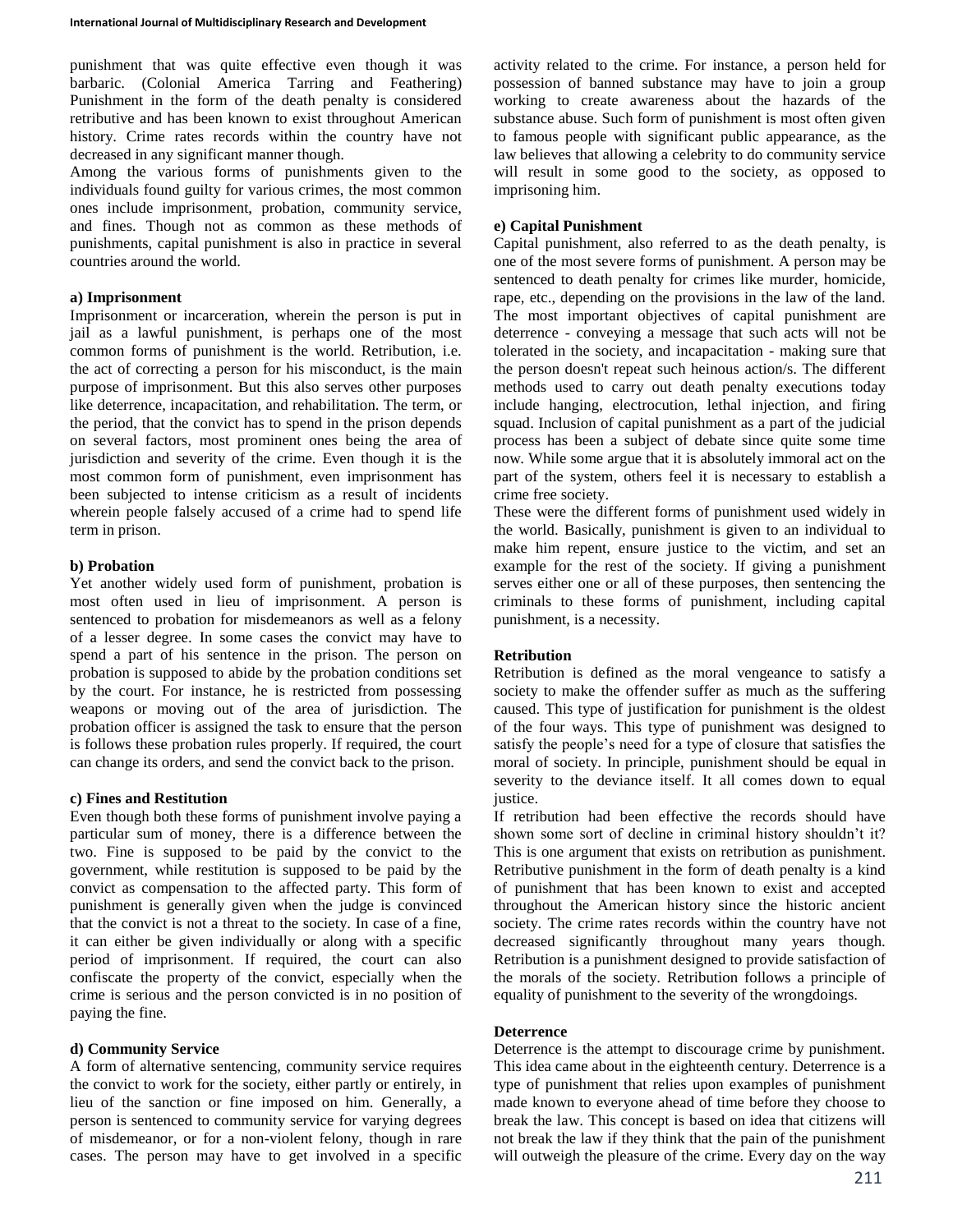to work you have a choice to leave early reaching your destination without breaking the law by speeding. If you are late, you might choose to speed knowing the consequences of speeding ahead of time. A speeding ticket may be a worthy risk to someone who is late to work for the third day in a row. Murder on the other hand may not be a worthy risk since the pain of Murder's punishment is much worse than a ticket to most citizens.

Deterrence attempts to discourage crime by bringing into the awareness of the public as to what kind of punishment to face as the consequences of any action done which violates the law. These punishments are made known ahead of time and it is meant to instill fear in individuals to deter them from doing wrong. Studies show that an effect of deterrence lowered some crime rates, but seem to lack the credibility on how the studies were conducted and thus far inconclusive, (Discussion of Recent Deterrence Studies). According to Jeffrey Fagan (2005), "These new studies are fraught with technical and conceptual errors: inappropriate methods of statistical analysis, failures to consider all the relevant factors that drive murder rates, missing data on key variables in key states, the tyranny of a few outlier states and years, and the absence of any direct test of deterrence."

#### **Rehabilitation**

Next is justification for punishment is through rehabilitation. This program was designed to reform the offender to prevent later offenses. This idea rose among social sciences in the nineteenth century that proved to be an effective solution. If you can control the environment that a criminal or lawbreaker of some sort lives in, you can deviate from his normal society. Reformatories or houses of correction provided settings where people could learn proper behavior. One common example of how rehabilitation is used today is when a drunk driver is convicted he may be sentenced to Alcoholics Anonymous meetings rather than jail time. Once the citizen has completed rehab, through the proper reformatory chosen for them, they can choose to stay on the same path of freedom contributing to society or go back to their old ways. Rehabilitation is the most forgiving and positive punishment of the four justifications discussed because it promises the offender a second chance at life. Unlike retribution, which demands that the punishment fit the crime, rehabilitation tailors treatment to each offender.

Rehabilitation aims to actually provide a sort of treatment to offenders. This punishment extended help to some offenders but seems to have no effect to some. The magnitude at which rehabilitation helps deter crime has yet to be determined. According to the U.S. Department of Justice records show that the total corrections expenditure for the fiscal year of 2001 was 29.5 billion dollars. This is a great effect in state financial matters, although some may say it is ineffective as a form of punishment.

### **Societal Protection**

The final option for a justification for punishment is the term societal protection. This favors the society by rendering the offender incapable of further offenses temporarily through imprisonment or permanently by execution. This option of punishment differs from rehabilitation in that no special treatment is given to the offender in hopes to change him. His surrounding is a set area in a cell or execution chamber that many have used before him which protects society. This method can help be helpful to the offender giving the offender a chance to reform and a promised second chance. The United States currently incarcerates close to 2.2 million offenders in jail. As "in the Times explains, the crime rate has gone down in recent years, but the number of offenders locked up across the country has gone up, tripling since 1980.

Societal protection does offer some help in today's society by segregating the offenders from the general public. This incapacitates the offenders from doing further harm by temporarily imprisoning them or permanently by execution. We know what imprisonment means. It is similar to caging a beast to avoid inflicting subsequent harm to society. The imprisonment given to people segregates them from the outside world. In ways this is a form of protection from society, but what effect does it have on the person who is imprisoned? Some offenders are imprisoned for years and then set free; but at what cost? There are ways that this is very bad. The offender is freed after 10 or 15 years of imprisonment and unable to find gainful employment and therefore commits another offense to try to "make ends meet" in their own world.

# **Dual Effects of Punishment**

The form of punishment that is appropriate for the crime is never easy to come upon. Punishment actually causes dual effects- both good and bad. The good effects can be perceived as the person being able to realize his wrongdoings and will learn his lessons that committing a crime does not do any good. This may be good to the society but has significant effects to the offender and the family left behind.

Being behind the bars has many bad effects to the individual, apart from tainting a criminal's reputation, his incapacitated ability to continue his normal life may mean a great loss. Some opinion says imprisonment itself does really create significant fear to the citizens. Execution has similar effects in some ways. Apart from financial loss at the start of the crime trial, any criminal on a death row, can suffer from great loss leaving tremendous and traumatic effects to the family left behind. Generally, the deterrent effects of policing and punishment are hard to measure.

The most pain that imprisonment causes is being away from family and friends. This causes the person to introvert and sometimes not be able to function at what society considers being a normal capacity when released if there is a release of the offender. If the offender is the head of the household this has a great effect on the dependents of that household as well. These dependents might consider being offenders themselves to generate some form of income for the household. Society today is money driven and the most money in my opinion is made by doing something that is illegal.

The length of imprisonment prevents crime through incapacitation rather than deterrence and such raises arguable questions about the effect of policing and punishments. The length of imprisonment may prevent one person in the family from being an offender, but what prevents the others from doing so?

In the United States punishment has been enforced since the early colonial period, and the victimized crime rates have decreased from 1973 to 2006. (Bureau of Justice Statistics) Whether this information is accurate in actually deterring would be offenders or that there are offenders that have yet to be caught doing the offense remains to be seen. Despite strong implementation of punishment which even increased in its